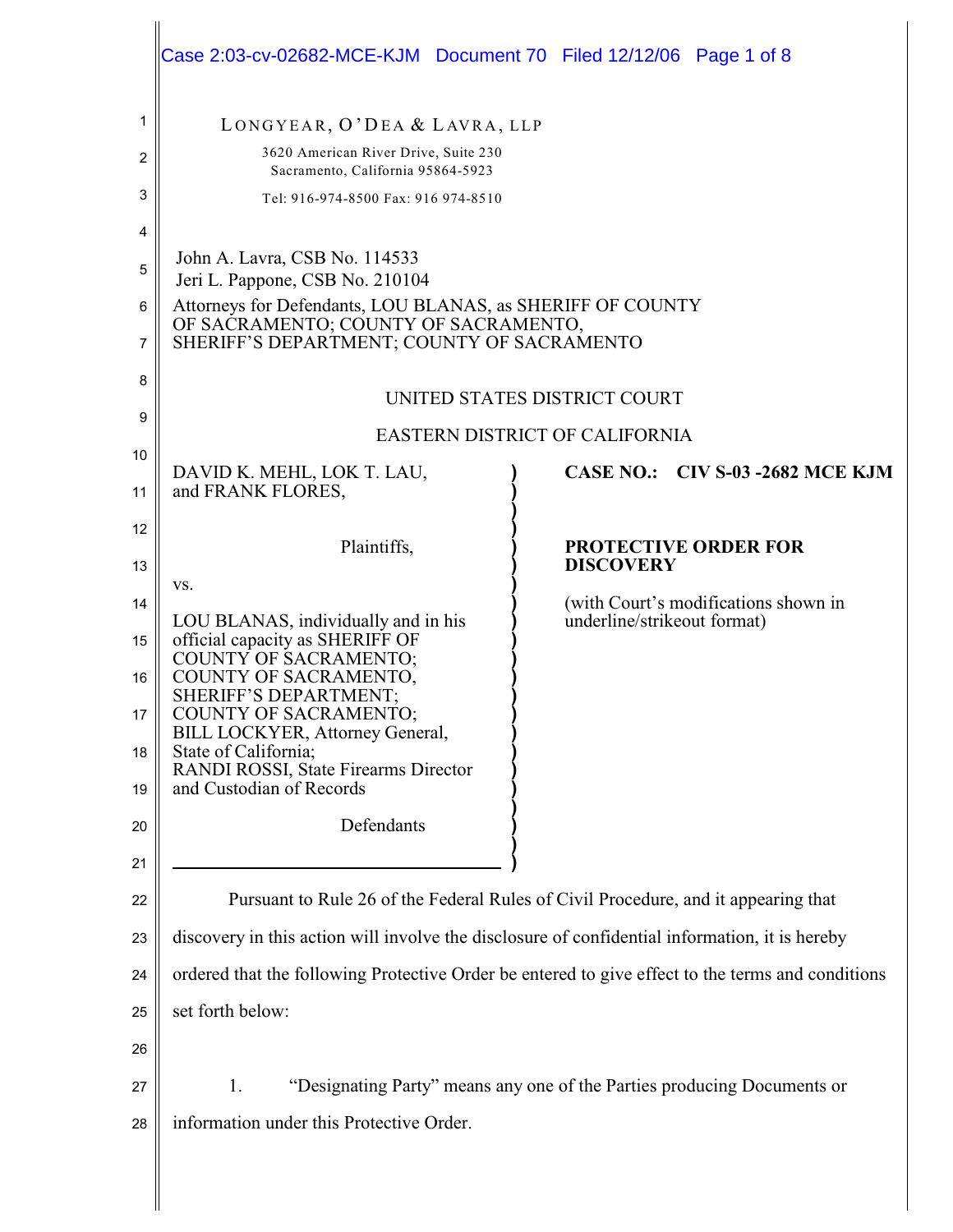# Case 2:03-cv-02682-MCE-KJM Document 70 Filed 12/12/06 Page 2 of 8

1 2 3 2. "Document" or "Documents" shall have the broadest meaning permitted under Rules 26 and 34 of the Federal Rules of Civil Procedure, Rule 1001 of the Federal Rules of Evidence, and relevant case law.

4 5 6 7 8 9 10 3. "Protected Information" includes the following categories of information, and shall include Documents produced during discovery, answers to interrogatories, responses to requests for admissions, depositions, hearing or trial transcripts, and tangible things, the information contained therein, and all copies, abstracts, excerpts, analyses, or other writings that contain, reflect, or disclose such information, provided however that it does not include documents to be filed with the Court in recognition of the Court's role in determining whether or not documents will be approved for filing under seal.

11 12 13 14 15 A. Confidential information is information that a Designating Party reasonably believes to be confidential due to safety or security reasons and that is not readily available to the public. In addition, confidential information includes information the disclosure of which is likely to result in imminent or substantial endangerment to a private individual or County of Sacramento employee.

16 17 18 [B. Information which may be redacted with respect to applications for CCW permits includes: (I) Driver's License numbers; (ii) social security numbers; (iii) date of birth; and (iv) place of birth. The age of the applicant will remain on the application.

19 20 BC. Confidential information may be contained in one or more of the following categories:

ii. personnel documents; and

iii. investigation documents.

I. CCW applications;

23

21

22

24 25

26

27

<sup>1</sup> The court's deletion of proposed optional paragraph 3.B. recognizes that this protective order governs the parties' practices during discovery. To the extent documents produced during discovery are the subject of court filings, they are subject to the local rules regarding redaction and requests to seal. See Local Rules 39-140 & 39-141.

28 LONGYEAR, O'DEA & LAVRA, LLP 3620 American River Drive, Suite 230 s....., ...........<br>Sacramento, CA 95864 (916) 974-8500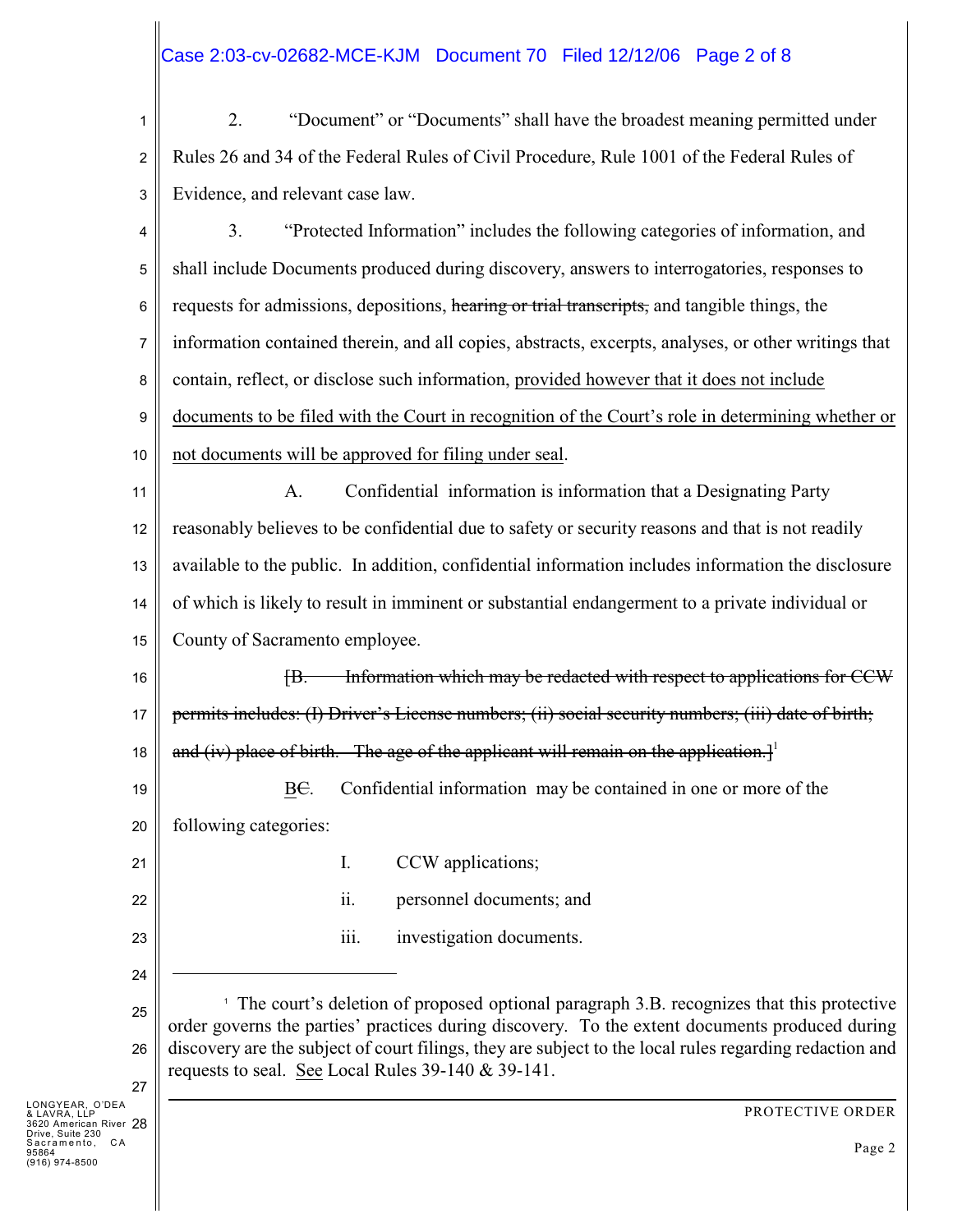## Case 2:03-cv-02682-MCE-KJM Document 70 Filed 12/12/06 Page 3 of 8

1 2 3 4 5 6 7 CD. Protected Information shall not include: (I) information that is in the public domain at the time of disclosure; (ii) information that after disclosure is published or becomes part of the public domain through no fault or action (in whole or in part) of any Party receiving information under this Protective Order, but only after it is published or comes into the public domain; (iii) information that is in the possession of a Party receiving such information without any confidentiality obligations at the time of disclosure; or (iv) information disclosed by a third party.

8 9 10 4. This Protective Order shall apply to all Protected Information exchanged by any Party, including, without limitation, Documents, things, other discovery materials, depositions, testimony, or other papers produced, filed, generated, or served by a party in this litigation.

11 12 5. All Protected Information produced and designated as confidential hereunder shall have stamped or affixed in the margin of each page that contains Protected Information,

13 14 15 16 17 18 "**PRODUCED IN MEHL V. BLANAS, CASE NO. CIV-S-03-2682 (E.D. CAL.)**," at the time such materials, or copies thereof, are delivered to the receiving party, or within ten (10) calendar days thereafter in the event such labeling or marking is inadvertently omitted. Until ten (10) calendar days have elapsed after receipt, the reviewing party will treat Documents and things that have been received and that have not been so designated, as if they had been designated as such at the time produced. All designated documents shall be produced subject to

19 **ATTORNEYS' AND EXPERT'S EYES ONLY**. The parties will use due care to designate as

20 Protected Information only Documents or other materials that truly encompass such information.

21 22

25

26

27

A. Counsel for the receiving party;

23 24 B. Experts who are requested by counsel of the receiving party to furnish expert services in connection with this litigation.

6. Protected Information may be disclosed only to the following:

7. No Protected Information shall be provided to any counsel until counsel has been provided with a copy of this Protective Order, reviewed it, and signed the Certification

28 3620 American River Drive, Suite 230 LONGYEAR, O'DEA & LAVRA, LLP sacramento, CA 95864 -<br>974-8500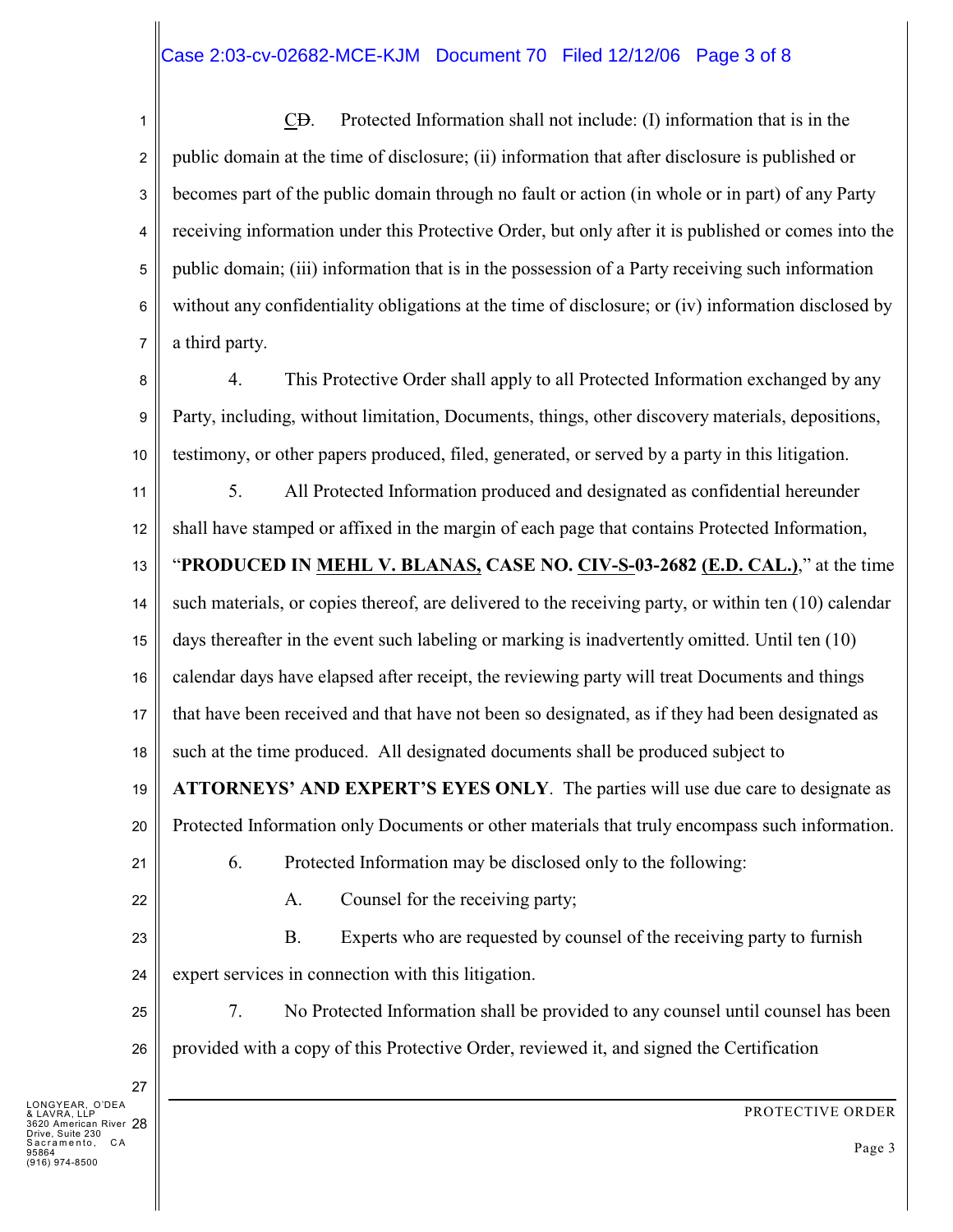## Case 2:03-cv-02682-MCE-KJM Document 70 Filed 12/12/06 Page 4 of 8

1 "Attachment A" to the Protective Order.

2 3 4 5 6 7 8 9 8. No Protected Information shall be provided to any person covered by subpart B, of Paragraph 6 above until ten (10) calendar days after the following have been provided to the opposing party: (a) a written identification of the person, and (b) a signed Certification from the person in the form of "Attachment A" of this Protective Order. If, within five (5) calendar days of receipt of written identification and Certification, a party objects in writing to such expert, or other person, having access to any Protected Information, the expert or other person shall be barred from such access until the parties are able to reach an agreement to resolve the issue or upon further order of the Court.

10

9. Designations of Discovery

11 12 13 14 15 A. Depositions (or portions thereof) may be designated as Protected Information in accordance with this Order: (a) in the course of the deposition, orally on the record; or (b) by notifying the other party in writing, within ten (10) calendar days of receipt of the transcript by both parties, of the pages and lines of the transcript that contain the Protected Information.

16 17 18 B. Answers to interrogatories and requests for admission may also be designated confidential by marking the Documents in a manner described in Paragraph 5 of this Order.

19 20 21 22 C. Notwithstanding Paragraph 6 above, other persons may be shown a specific item of "Protected Information" of the producing party if such persons are identified in that specific item, or on any attachment thereto, as being the author or subject of the document, or as having previously received a copy of an exact duplicate of said specific item.

23

27

10. Compliance With Eastern District Local Rule 39-141

24 25 26 A. All deposition transcripts, exhibits, answers to interrogatories, and other Documents that have previously been designated by a party as comprising or containing Protected Information, or any pleading, brief, or memorandum purporting to reproduce or

28 3620 American River Drive, Suite 230 LONGYEAR, O'DEA & LAVRA, LLP sacramento, CA 95864 -<br>974-8500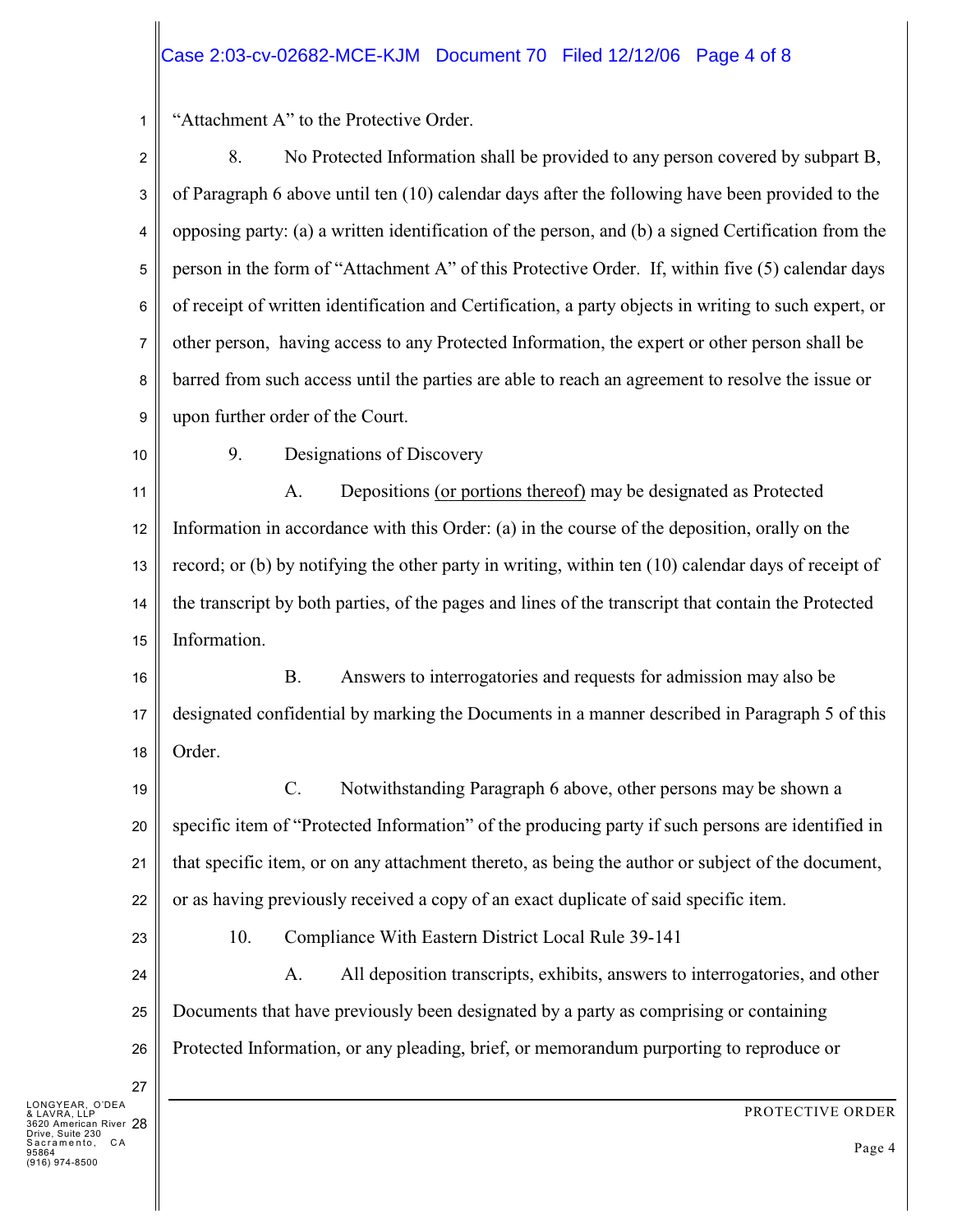# Case 2:03-cv-02682-MCE-KJM Document 70 Filed 12/12/06 Page 5 of 8

1 2 paraphrase such material, shall be provided to the Court in camera in connection with a request to seal filed lodged with the Court for filing in accordance with Local Rule 39-141.

3

B. The confidential portions of Documents and things that are accepted for filing under seal by the Court shall be treated in accordance with Local Rule 39-141.

4

5 6 7 8 9 10 11 12 13 11. If the receiving party disagrees with the confidential or redacted status of any Document or other material, the receiving party will notify and confer with the producing party to request reclassification of the Document or material. If no agreement has been reached within ten (10) calendar days of such notification or a later date if agreed to in writing by the parties, the receiving party may thereafter make a request of the Court for an order reclassifying the confidentiality designation and/or removing such Document or other material from the restrictions of this Order. If such a request is made, the party seeking to maintain a confidentiality classification bears the burden of establishing that the restrictions of this Order apply to such Protected Information.

14

12. Privileged Information

15 16 17 18 A. Nothing in this Protective Order shall in and of itself require disclosure of information that is protected by the attorney-client privilege, work-product doctrine, or any other privilege, doctrine, or immunity, nor does it result in any party giving up its right to argue that otherwise privileged documents must be produced due to waiver or for any other reason.

19 20 21 22 23 24 25 26 B. In the event any party claims that it has inadvertently disclosed information subject to the attorney-client privilege, work-product doctrine, or any other privilege, doctrine, or immunity, it shall, upon discovery of the inadvertent disclosure, promptly notify the opposing party thereof. Immediately upon receiving such notice, counsel for the party who received the allegedly inadvertently-disclosed privileged information shall sequester all identified information (including any and all copies) in its offices until the matter has been resolved either by agreement of the parties or by an order of this Court. With respect to the application of any claim of privilege or immunity for inadvertently produced materials, if the

28 3620 American River Drive, Suite 230 LONGYEAR, O'DEA & LAVRA, LLP *Brive, Salle Lov*<br>Sacramento, CA 95864 \*<br>974-8500

27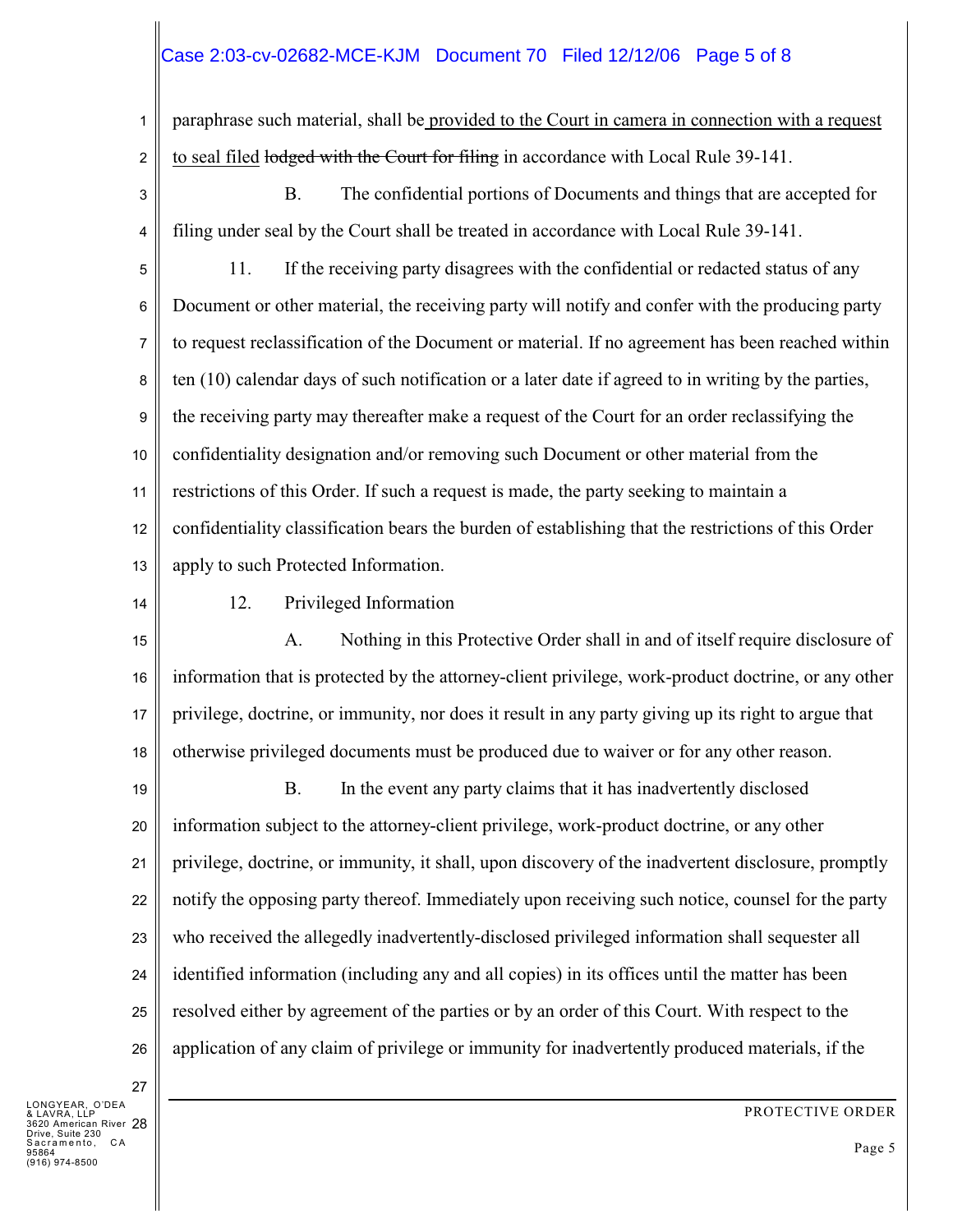#### Case 2:03-cv-02682-MCE-KJM Document 70 Filed 12/12/06 Page 6 of 8

1 2 3 4 5 6 7 8 9 parties are unable to reach a satisfactory agreement as to the return and/or use of such Documents within ten (10) calendar days of such notice, the producing party may, within ten (10) calendar days thereafter, petition the Court on an expedited basis to resolve the matter. If the party alleging an inadvertent disclosure makes an adequate showing, reasonable under the circumstances, of both inadvertence and privilege, the Court shall order all such information returned to the party who inadvertently produced them. The period of time that elapses while a party follows the procedures set forth in this Paragraph 12 for resolving any inadvertent disclosure dispute shall not be considered as a factor in deciding whether a party's delay in attending to the inadvertent disclosure was unreasonable under the circumstances.

10 11 12 13 14 15 13. If Protected Information produced in accordance with this Order is disclosed to any person other than in the manner authorized by this Order, the party responsible for the disclosure shall immediately bring all pertinent facts relating to such disclosure to the attention of all counsel of record and, without prejudice to other rights and remedies available to the producing party, make every effort to obtain the return of the disclosed Protected Information and prevent further disclosure of it by the person who was the recipient of such information.

16 17 18 19 20 21 22 23 24 14. Unless otherwise agreed or ordered by the Court, within ninety (90) calendar days after the termination of this Action, including any and all appeals therefrom, attorneys for the receiving party **shall return** all Protected Information marked "Produced in Mehl v. Blanas, Case No. CIV-S-03-2683 (E.D. Cal.)" received from the producing party, as well as any copies thereof, to the producing party. Prompt written notice shall be given to a party who produced Protected Information hereunder if that party's Protected Information is sought by any person not a party to this litigation, by subpoena in another action, or by service with any legal process. Any person seeking such Protected Information who takes action to enforce such subpoena or other legal process shall be apprised of this Order.

15. This Order may be changed only by the written agreement of the parties or further order of the Court, and is without prejudice to the rights of a party to seek relief from or

27 28 3620 American River Drive, Suite 230 LONGYEAR, O'DEA & LAVRA, LLP s....., ...... ....<br>Sacramento, CA 95864 \*<br>974-8500

25

26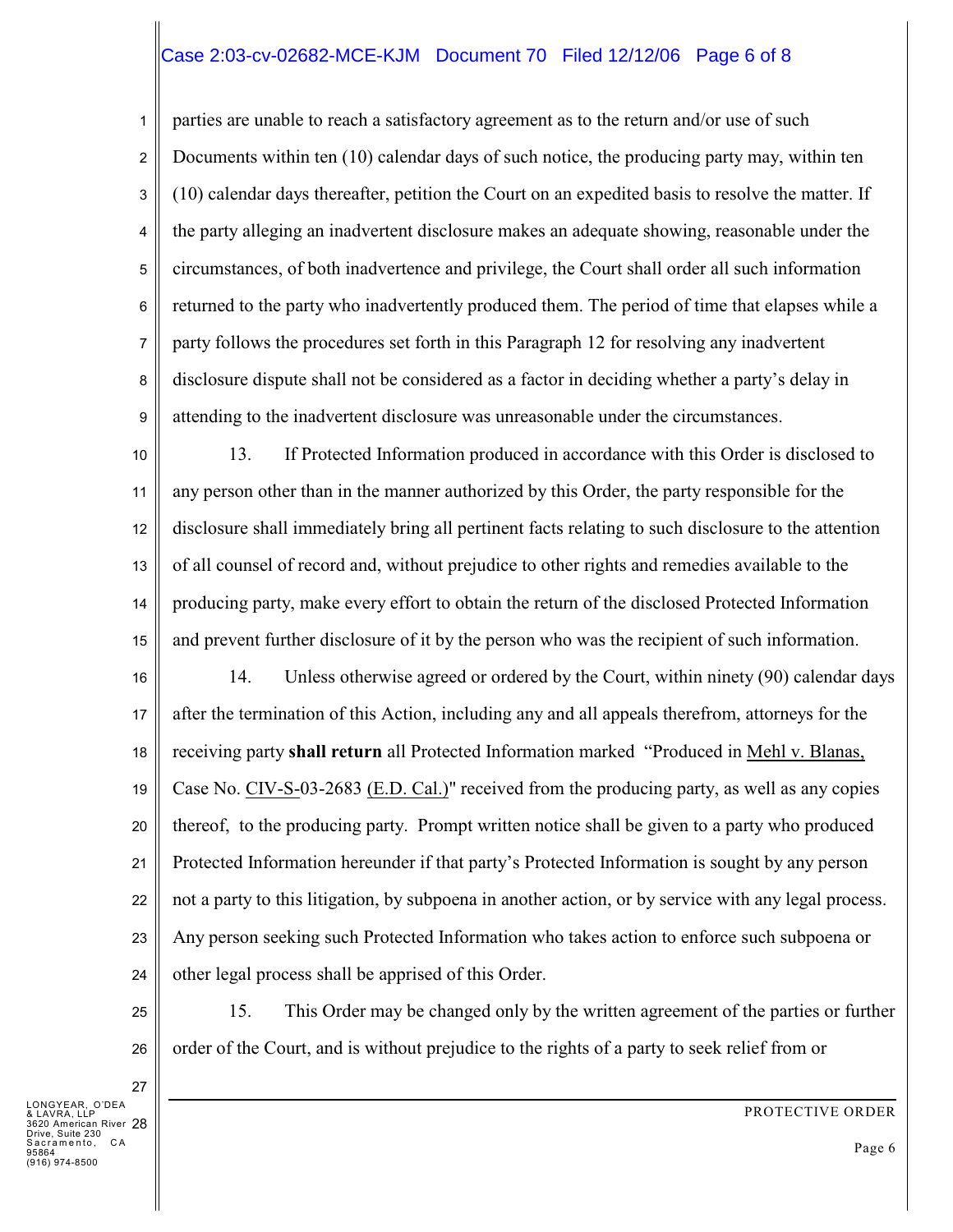# Case 2:03-cv-02682-MCE-KJM Document 70 Filed 12/12/06 Page 7 of 8

 variation of any of its provisions.

16. Subject to Paragraphs 13 and 14 above, the remaining provisions of this Order, including the obligations to maintain confidentiality embodied herein, shall survive the final disposition of this litigation and continue in full force and effect. The Court shall retain jurisdiction to resolve any dispute concerning the use of information disclosed hereunder. **IT IS SO ORDERED**: Dated: December 11, 2006. BTRATE JUDGE LONGYEAR, O'DEA & LAVRA, LLP 3620 American River Drive, Suite 230 PROTECTIVE ORDER *Billy, Sallo Lov*<br>Sacramento, CA Page 7 (916) 974-8500